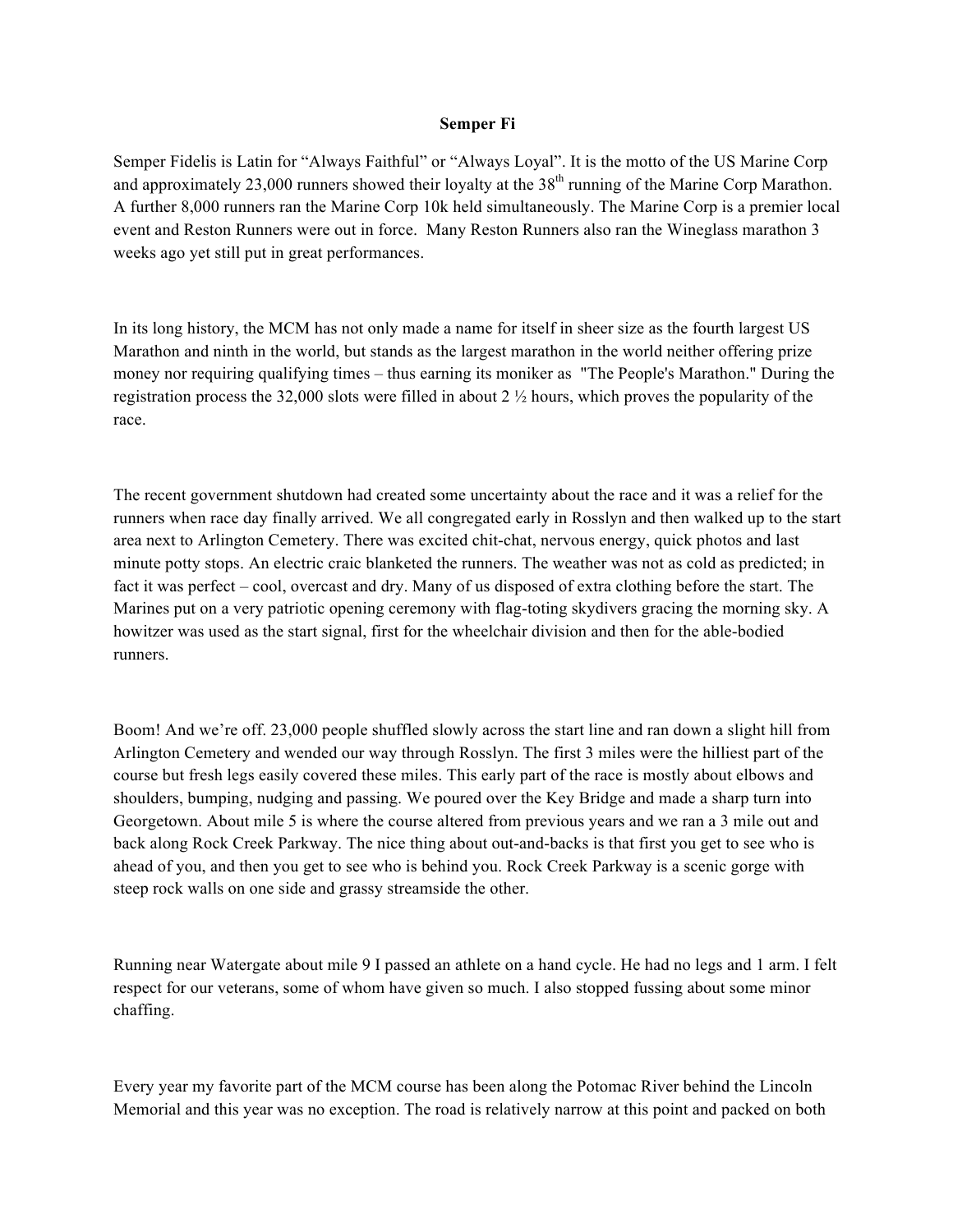sides by appreciative spectators. Many carried signs encouraging loved ones to keep going. The fans roared encouragement and spurred us on. It was a tunnel of noise and I felt like a cyclist heading up a steep Col in the Tour De France. I lapped it all up.

The roaring and cheering around the Lincoln Memorial contrasted sharply with the calm and somber quiet around Hains Point. Along the road were photos and brief bios of fallen warriors, a tribute to their ultimate sacrifice -the honored dead who gave their last full measure of devotion. The world will little note, nor long remember what I say here but it can never forget what they did. It was a sobering reminder of the privileged life we lead and the cost of protecting that. After Hains point it was back to The Mall. The crowds around the Mall were amazing, full of cheers, energizing us with high fives.

There were many placards along the course and these were some of my favorites:

"You run better than the government"

"If you find me collapsed on the ground please stop my Garmin"

"Pain is temporary, internet race results are forever"

"Chafe now, wine later"

"Smile if you're not wearing underwear"

The loneliest mile in MCM is about mile 20/21 running over 14th Street Bridge. It is the antithesis of running around The Mall. The crowds are gone, there are no water stops, no real scenery and it's a broad concrete highway. At this point you have run far enough to be tired but not far enough to feel the draw of the finish line. Typically this is where exhaustion sets in and if there is a low point in your race, it will probably be right on the bridge. Certainly there is lots of walking and limping going on.

Crystal City is where marathon dreams go to die. Crossing the 14<sup>th</sup> Street Bridge over the Potomac you can see the Pentagon on the right and the apparent way home to the finish line. However this is a false hope as the course turns left and runs about a mile south before turning back. I was aware every step I ran in Crystal City was a step in the wrong direction, a step I would have to retrace. I was tired, thirsty, dispirited, sore and glassy-eyed. This was my lowest point, my darkest passage and I have no secret formula about how I get through these moments. I have no magical phrases, no soothing elixirs and no mental images that will fix me. There are no shortcuts. I simply keep going and the rewards will surely follow.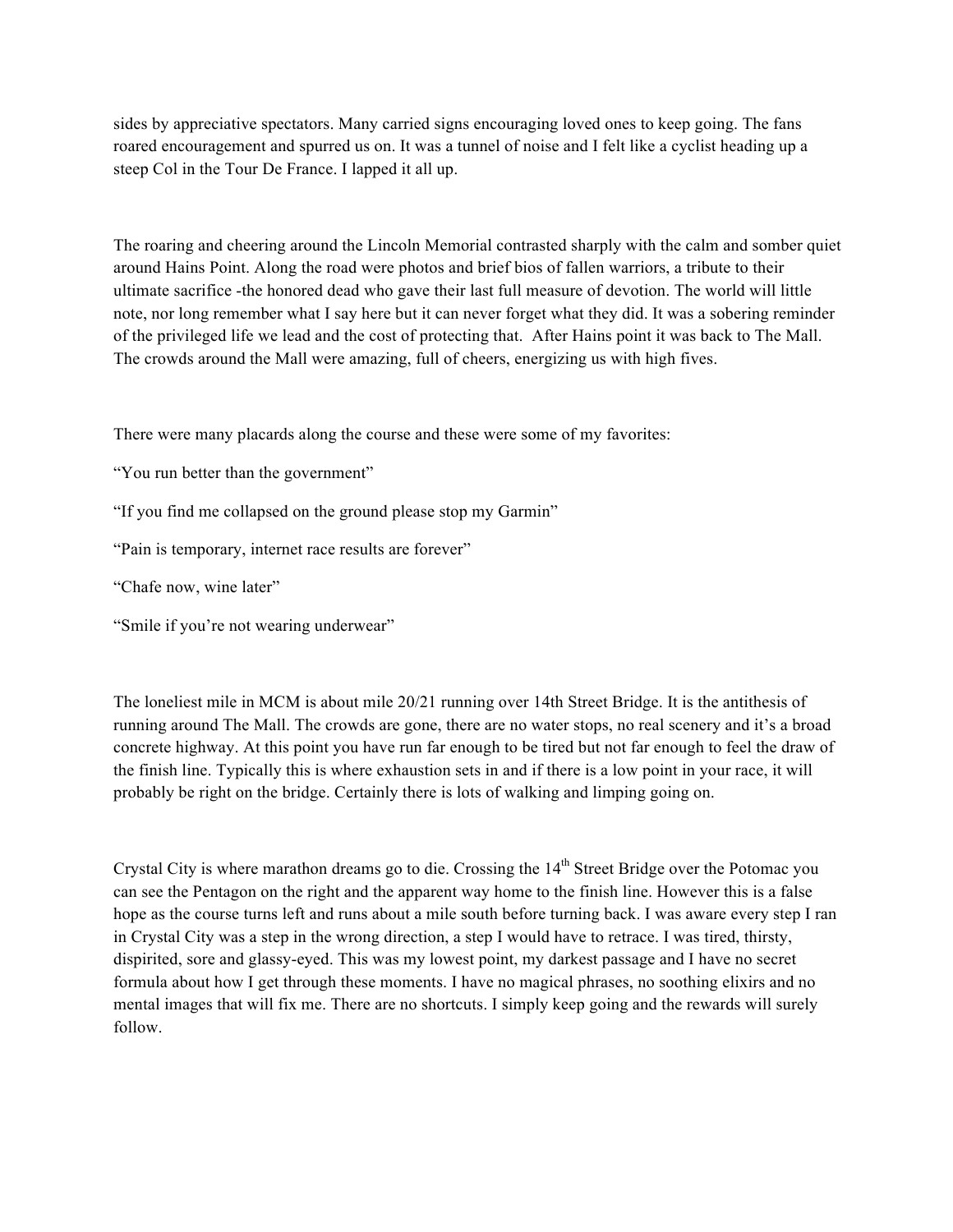Around the Pentagon there is a small hill that on any other day is just that - a small hill. On mile 25 of a marathon there are no small hills and nothing at the aid station will fix your pain or flatten that hill, your only resolution is to soldier on and finish. After cresting this mini Mt. Everest you will eventually see mile marker 26. No matter how many marathons I run, I keep making the same mistake of seeing this mirage as the finish line. But no, there is the matter of the ".2" on the end of 26.2 and at MCM its 200yards up Heartbreak Hill to Iwo Jima and the finish line. It was as if the course was saying to us "we are done when I say we are done".

I had a great day and a very unexpected PR. I was thrilled with 3hr 22min 1sec. I truly did not expect anything close to that and even up to mile 20/21/22 I thought there must be something wrong with my Garmin and my mental arithmetic. Running sub 3hr20 would have been a moonshot to me and like any runner I have dissected my race to see if I left 2 minutes on the course anywhere. I have to admit I lost a few seconds in the final miles but overall I ran hard, pushed myself and kept my head in the race. I ran the best that I possibly could on the day and achieved  $67<sup>th</sup>$  out of 1710 in my age group. I gave it my all and did far better than I had any reason to hope. I did it for me. I liked it. I was good at it. And I was really… I was alive. Time is one way to measure a race but self-respect and the satisfaction of knowing I had done my best on the day are just as important. Not every race will be a PR so if you want long term fulfillment from running, then find another yardstick. But still sub 3.20…

Marcy F also had a great day only 3 weeks after racing to a PR in the Wineglass Marathon. She started out very slowly and took 15 second walk breaks every mile marker. In the first part of the race Marcy was smart to tread lightly. However she opened up the throttle at mile 18 and with a negative 2.17/2.09 split finished in 4hrs 26min 26secs. That was good enough for 53<sup>rd</sup> place out of 309 runners in her age group. Take note runners – this is how you are supposed to race. Well done Marcy.

This was Jim B's 19th (yes, count 'em) MCM and he was injured with a sore hip, knee and plantar pain. He wisely ran well within his means. Jim decided it would be fun to run with Deedee to start and then drop back when he tired. He ran with Deedee for the first 10 minutes weaving through about a thousand runners. After that he felt the strain, wished Deedee well and dropped back. Jim kept Deedee in sight for a few miles, but steadily lost ground, and soon transitioned from passing people, to getting passed. Getting passed became the theme for the rest of the race and Jim tried not to let his competitive nature sucker him into chasing down usually slower runners. This was a very zen experience for Jim. He had to change his attitude to allow himself to accept several hours of getting passed. He did not allow himself to be a passer (other than the occasional walker) until about 2 miles from the finish. Jim was overall quite successful at running a smart race and was delighted to be able to finish on such a beautiful day full of enthusiastic crowds and runners. For anyone who may have finished ahead of  $\text{Jim } B$  – just because you beat  $\text{Jim } B$ , don't make you Jim B.

Ecris is the team co-ordinator for PRR and entered 7 teams in the MCM. Most of the runners are members of the =PR= racing team including many Reston Runners. Many Reston Runners are also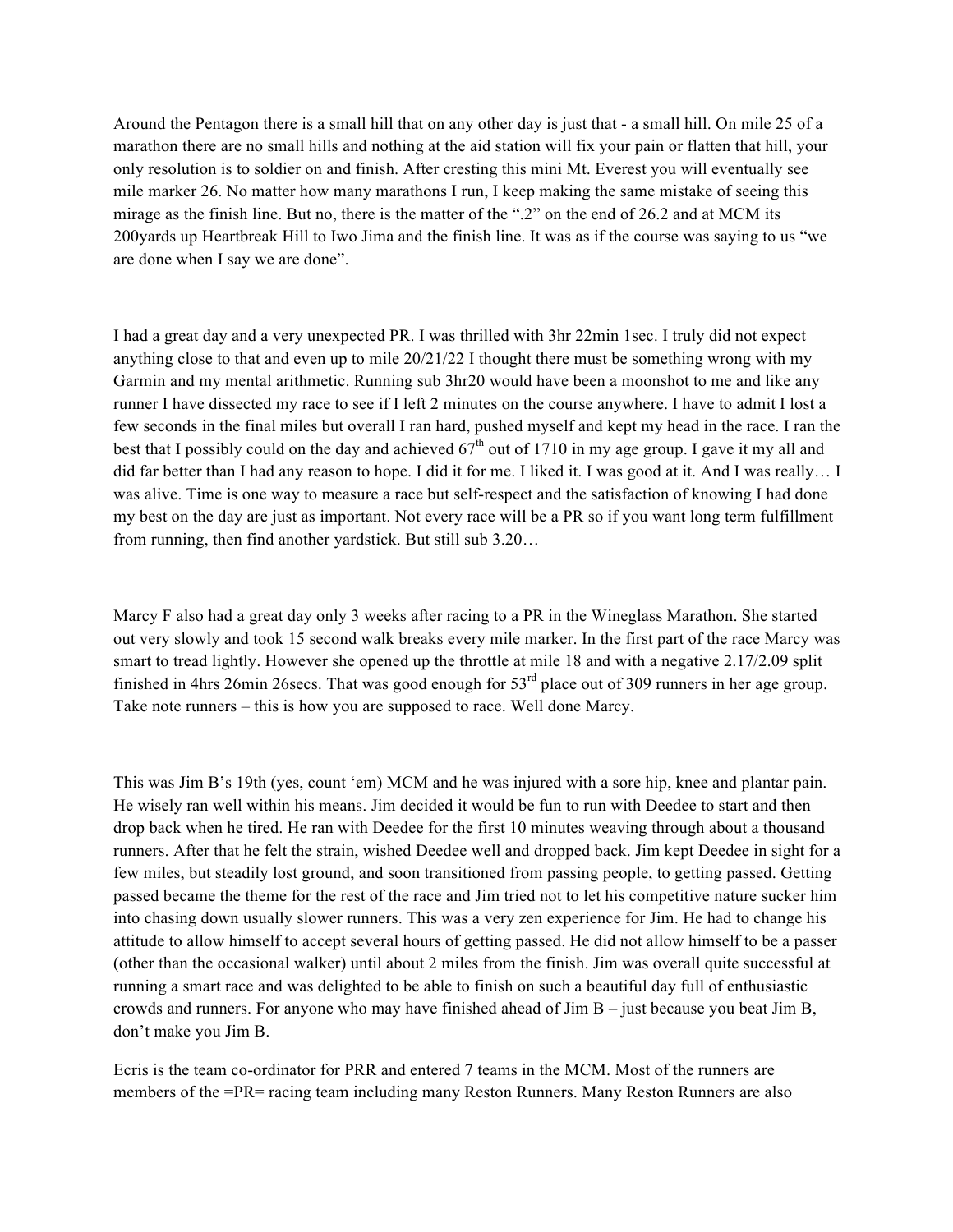"Friends of =PR=" and participate in races like the MCM as team members. Many of her racers are listed below in the results.

Gordon was planning to cheer Anna along the MCM course but Tuesday he received a surprise that he would actually be running his first ever marathon. Gordon only started running in June and got up to 6 miles in August. By September he had reached 14 miles and was enjoying running. Naturally a marathon must ensue. Not surprisingly, he enjoyed himself for about 15 miles and then the wheels fell off. Gordon took a page out of Jim B's book and thought that maybe what he needed was to run faster, not slower. He sped up around mile 19 and got his second wind. Gordon waited for Anna to catch up just before mile 26 so they could finish together. Gordon has fit right into the running community and seems to have absorbed the mental disease that afflicts all of us. The next day Gordon was completely trashed - like the worst version of a 1st time marathoner. It's always entertaining to have one of those in the house.

Anna B ran her trademark slow and steady race staying well within her means. Injury prevented her from running long for the past 6 weeks; so some of her conditioning slipped away. However Anna has an enviable resume of long distance running and the long very slow twitch muscles that never fail her. Consequently she finished MCM #19 fairly comfortably with only minor soreness the next day. Now Anna has 19 MCM and 19 Reston Triathlons completed. The plan is to have 19JFKs done in a month (Jim B, of course, has the same number). Her mantra is "I've still got things left to do".

Ellen is another runner who ran Wineglass 3 weeks ago and still showed up for MCM. Like many runners she got excited about a new pair of running shoes and decided to use them for the very first time at MCM. Possibly not so smart and her feet really hurt during and after the race. One of the Golden Rules of Running Ellen was reminded of is "Never, ever, ever wear something in a race you have not worn before".

Mary K enjoyed the beautiful day at MCM and was moved by the tribute to the KIA troops along Hains Point. She also liked the well-organized finish area with spectators and families kept back at Ft. Myers Drive. Mary and Ellen both recently made the trip to Iowa and Illinois for the Quad Cities Half and Full Marathons, where they had fabulous experiences running along the Mississippi River.

Deedee ran an awesome 3.08.25 PR at the Wineglass Marathon 3 weeks ago and today ran a sequel 3.09.33 on a tougher course.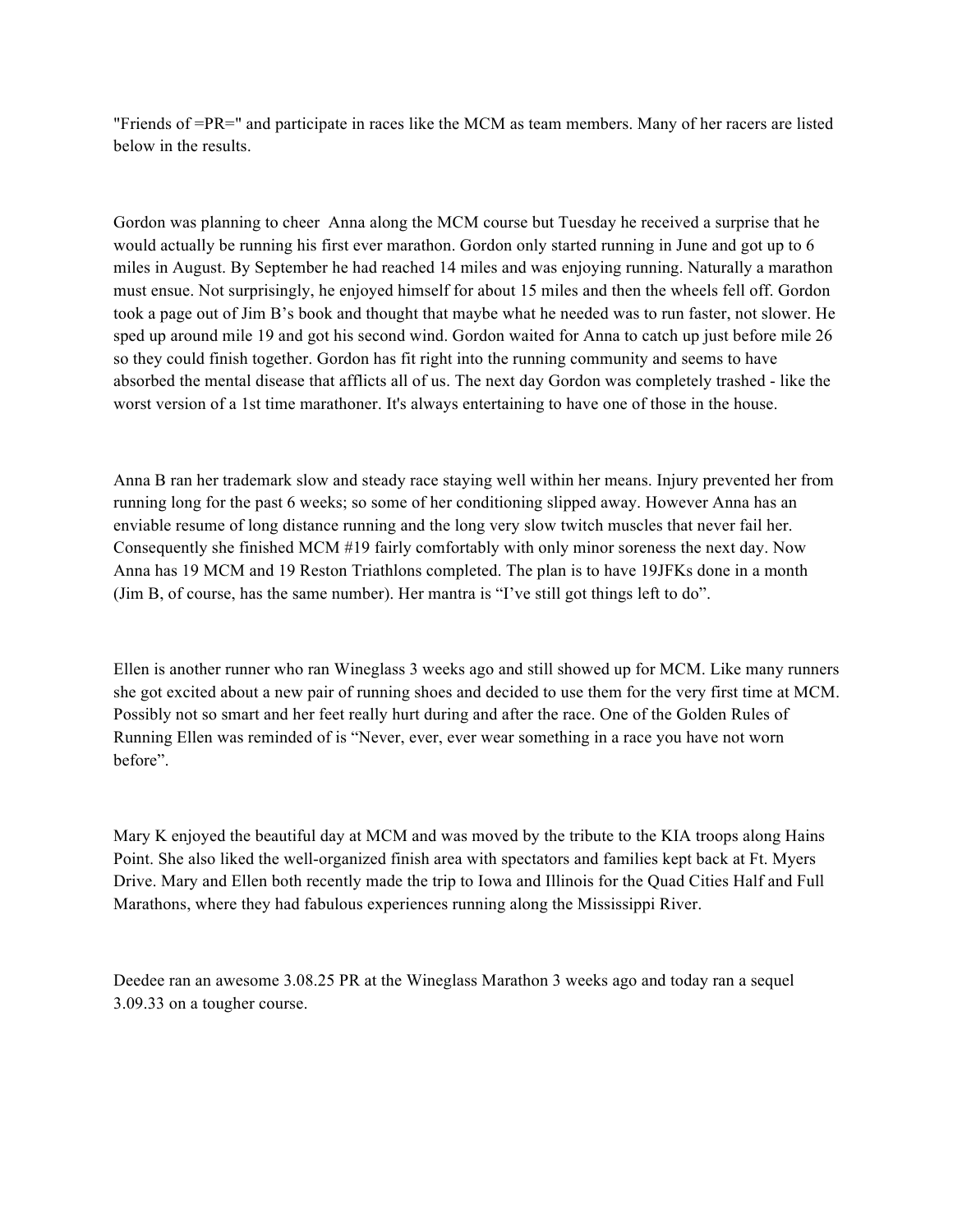Cris H just felt like running and had an unexpected PR 4.19.49. Cris rode a bike century the day before (training for Cozumel IM). She had a negative split and a strong finish. This just 2 weeks after running the Baltimore Marathon. Well done Cris.

Chris D was very happy with his race and worked hard to earn a 3.48 against a goal of 3.45. This is a Boston Qualifier by nearly 7 minutes. He commented that the weather was the best of any MCM he could recall. He ran his first MCM over 30 years ago. This year also had the biggest crowds, the most signs, and the most noise he ever remembered at a MCM. The race was well organized, well supported but perhaps a bit crowded in spots.

For those folk who want the MCM experience but are sensible enough not to do the Marathon, there is the 10K option. It starts on The Mall and runs the same final 6 miles as the marathon. Deb M and Kevin H took this option and really enjoyed the morning.

Thanks to Deborah M, Anna, Mary, Jim, Ellen, Marcy, Bill D, Ecris, Jon W, Mike F and Chris for content. Thanks to Walter White (Breaking Bad show) and Abraham Lincoln (Gettysburg Address) for inspiration. Thanks to the MCM organizers for a wonderful event. Thanks to Steve C and Jim A for cheering us on.

## **Official Reston Runner Results**

| Runner     | Time. Hr.min.sec |
|------------|------------------|
| Tatiana S  | 3.02.07          |
| Deedee L   | 3.09.33          |
| Affie A    | 3.30.30          |
| LuzB       | 3.30.40          |
| Lisa J     | 3.31.57          |
| Mary K     | 3.41.07          |
| Sonja D    | 4.44.25          |
| Karen H    | 3.45.43          |
| Ellen H    | 4.15.08          |
| Cris H     | 4.19.49          |
| Marcy F    | 4.26.26          |
| Justine I  | 4.28.17          |
| Marlyssa K | 4.30.37          |
| Kristen D  | 4.32.07          |
| Tammy B    | 4.36.58          |
| Anna B     | 4.44.34          |

## **(per RR club policy this list excludes those running with someone else's bib ie. bandits)**